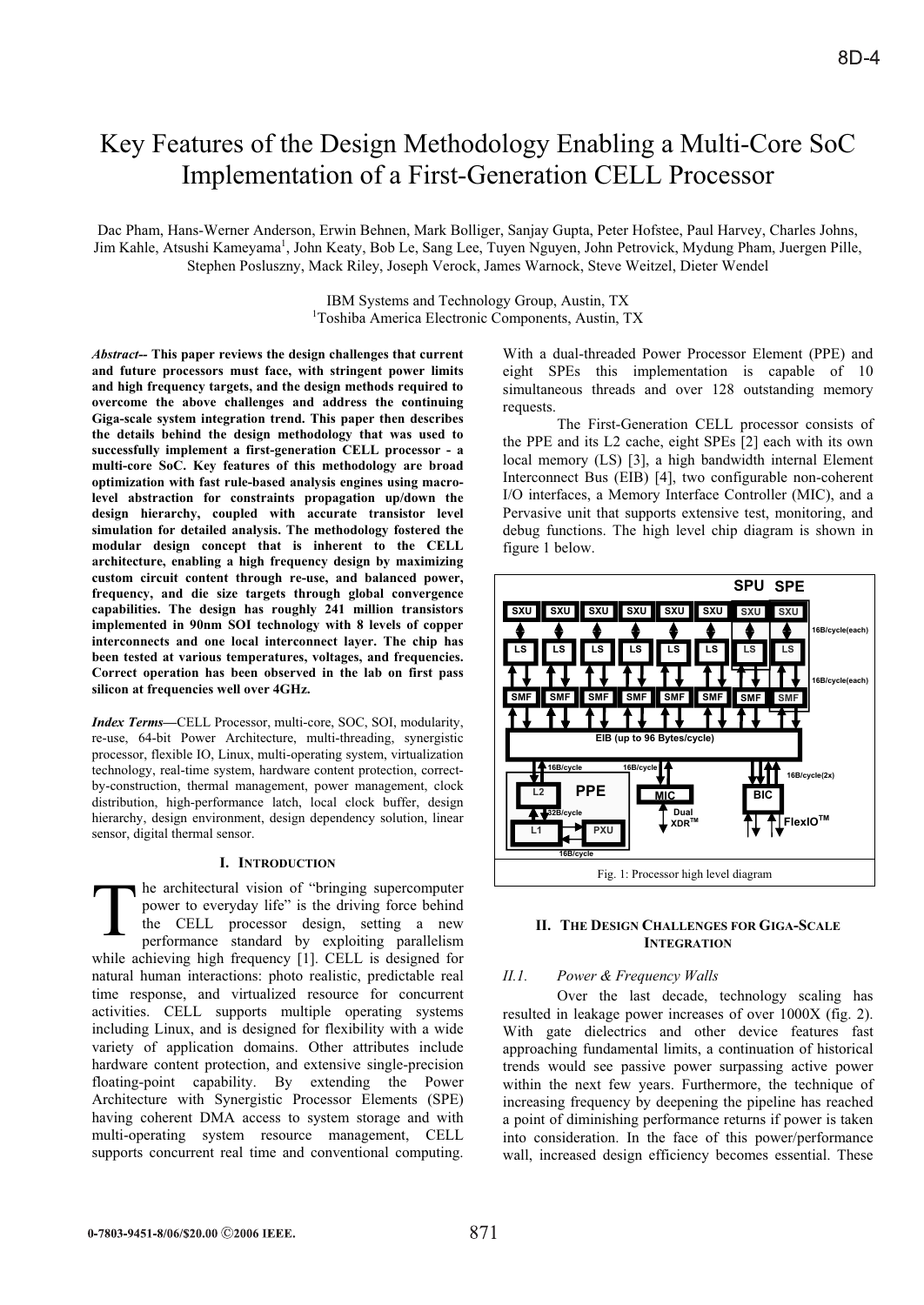factors drove the decision to support a wider processor issue width (e.g. multi-threading) and to increase the number of architected registers.



## *II.2. System Trends and Giga- Scale Integration*

Increased system integration is driving processors to take on many of the functions typically associated with the system: off load and acceleration, and integration of bridge chips as shown in figure 3.



## **III. DESIGN IMPLEMENTATION TO ADDRESS POWER AND FREQUENCY WALLS**

## *III.1. Components and Libraries Design*

Given a short cycle time target, a significant amount of the chip power is consumed by latches, flip-flops, and other clocked elements. However, the delay overhead imposed by standard flip-flops is considerable. Therefore, a rich set of latches and flip-flops were developed to allow for both power and delay optimizations. The basic local clock splitter components are shown in figure 4. In addition to test controls, the base block accepts a local clock gating signal, with a small setup time relative to the falling global clock (cycle boundary). Input setup and hold times are specified against the falling clock edge, as a result of the built-in latching action of the base block. Local clocks, to drive typical master-slave flip-flops, are derived from the common output point of the base block.

For timing critical paths, a high-performance latch (HPL) [5, 6] was designed which combines a wide mux (up to 10-way), relying on a dynamic NOR gate, with a set-reset latch (fig. 5). The dynamic NOR starts evaluating with the launch clock, and the input data hold time is limited when all sel b inputs are forced high after a fixed delay.



Dynamic circuits were used in several critical macros, in the arrays, and in PLAs. All dynamic macros were latch-bounded (macro-to-macro signals are static). Signals feeding dynamic logic were usually launched from the master portion of a flip-flop, and ANDed with the slave clock (lclk) to provide a signal which resets to 0 every cycle when lclk is low. Dynamic logic was always followed by a set-reset latch similar to that used for the HPL shown earlier.

In addition, various rules were adopted to ensure a "correct-by-construction" design methodology. All circuits used a common set of clocking components to ensure uniformity across the design, with no rotation of the components allowed. An extensive set of electrical and physical checks and audits were put in place. Finally, a customized series of yield-related checking rules was employed to ensure manufacturability of the chip.

The 90nm PD SOI technology offers three oxide thicknesses (thin oxide, thick oxide for high voltage device, and decoupling capacitor) and four different  $V_T$  settings for the thin oxide devices. Since power was such a critical design issue, static circuit implementations were favored for the majority of the design. A variety of static circuit families were used in full custom designs, with tuners and device width optimizers used for power-performance tuning. Higher threshold voltage devices were inserted wherever possible to cut down on leakage current (no low  $V_T$  devices were used), and the threshold voltage for the array devices was adjusted independently from that of the logic devices. Approximately 40% of the logic was implemented as synthesized random logic macros (RLMs), with the rest being full custom design.

The local clocking described in figure 4 has several important features. Overall clock latency and absolute clock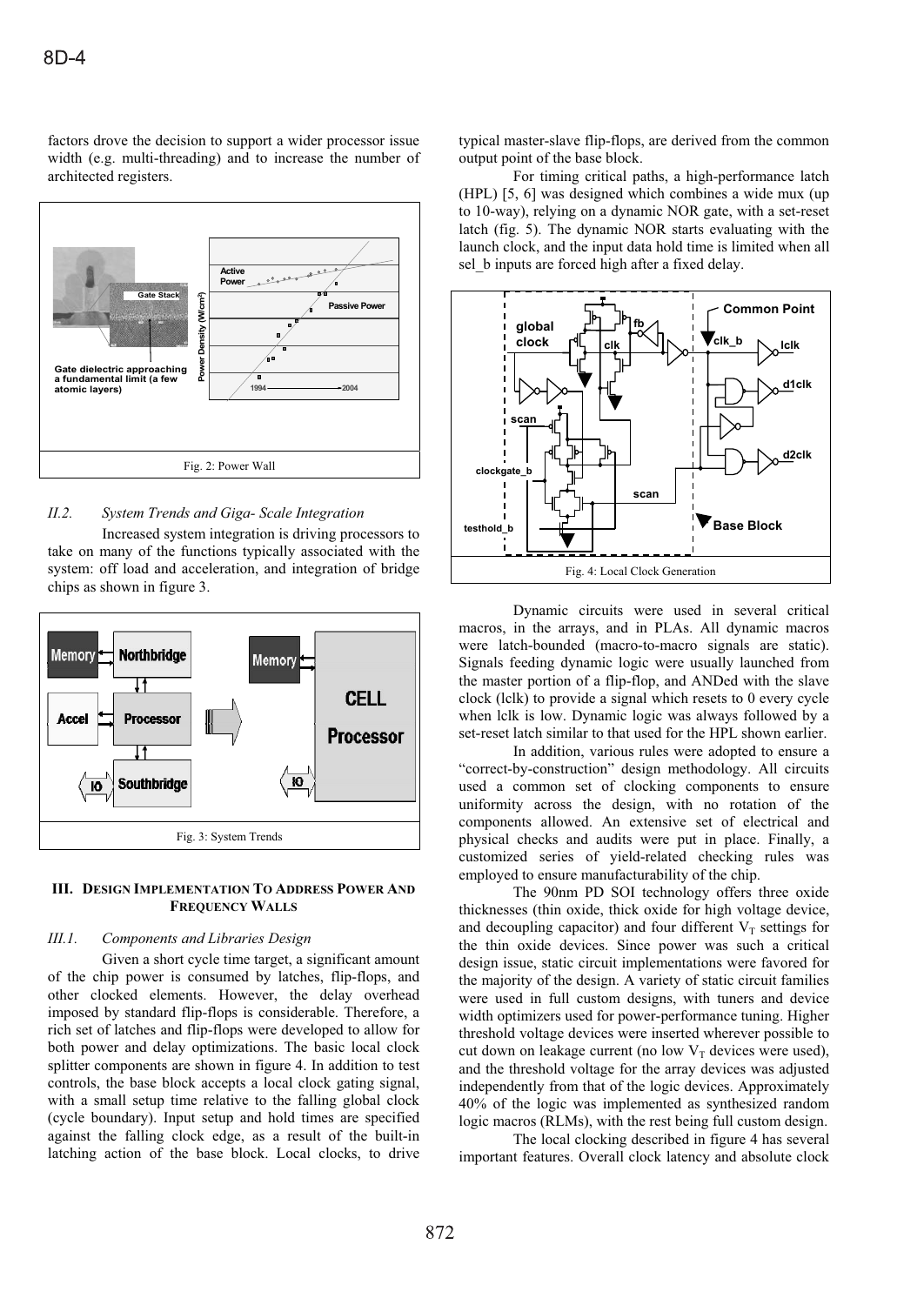uncertainty is minimized by this scheme since there are only three gate delays between the global clock input and the data launch clock (lclk). Also, the common point for both launch and capture clocks are at the output of the base block, minimizing the relative uncertainty between launch and capture clocks. When clocks are in the gated state, lclk is held inactive, and the capture clock is held high. The system state is therefore stored in the slave latch.



For power reduction, the standard flip-flop can be run in pulsed-mode, with a clock configuration shown in figure 6. In this case the slave clock is pulsed in normal operation, and master clock is held high. There is also a "chicken switch" which allows running in normal masterslave clocked mode if race problems are seen in the hardware. A non-scannable pulsed latch was also supported, minimizing area, power, and latency in situations where a longer hold time could be tolerated.



With the widespread use of pulsed latches, and the controlled use of clock delay elements, it was very important to have a robust methodology to check for race conditions. The timing methodology required a design margin to be applied which scaled with the total path delay of the racing paths (in addition to a certain fixed margin), as measured from the common point of divergence. This ensured that race conditions with larger uncertainties were designed with correspondingly larger margins.

# *III.2. Clock Distribution*

The chip contains three distinct clock distribution systems, each sourced by an independent PLL, to support processor, bus interface, and memory interface requirements. A main high frequency clock grid covers over 85% of the chip, delivering the clock signal to the processors and miscellaneous circuits. Second and third clock grids, each operating at fractions of the main clock signal are interleaved with the main clock grid structure, creating multiple clock frequency islands within the chip. All clock grids were constructed on the lowest impedance final two layers of metal, and were supported by a matrix of over 850 individually tuned buffers. This enabled control of the clock arrival times and skews, especially on the main clock grid, which supports regions of widely varying clock load densities. As shown in figure 7, final worst-case clock skew across chip was less than 12ps. High frequency clock distribution optimization and verification needed models which included frequency sensitive inductance and resistance phenomena [7]. These models were built from data extracted from combined clock and chip power distributions, two dimensional cross sections, and capacitance models extracted from three dimensional sections. Reduced clock grid power dissipation was achieved through optimization of buffer drive strengths, grid wire periodicity, clock wire to return path spacing, and clock twig wire widths. Together, these techniques lowered clock distribution power dissipation by more than 20% compare to previous design [8].



# *III.3. Thermal and Power management*

This SOC presented new challenges in chip thermal design. The higher heat flux from smaller hot spots hindered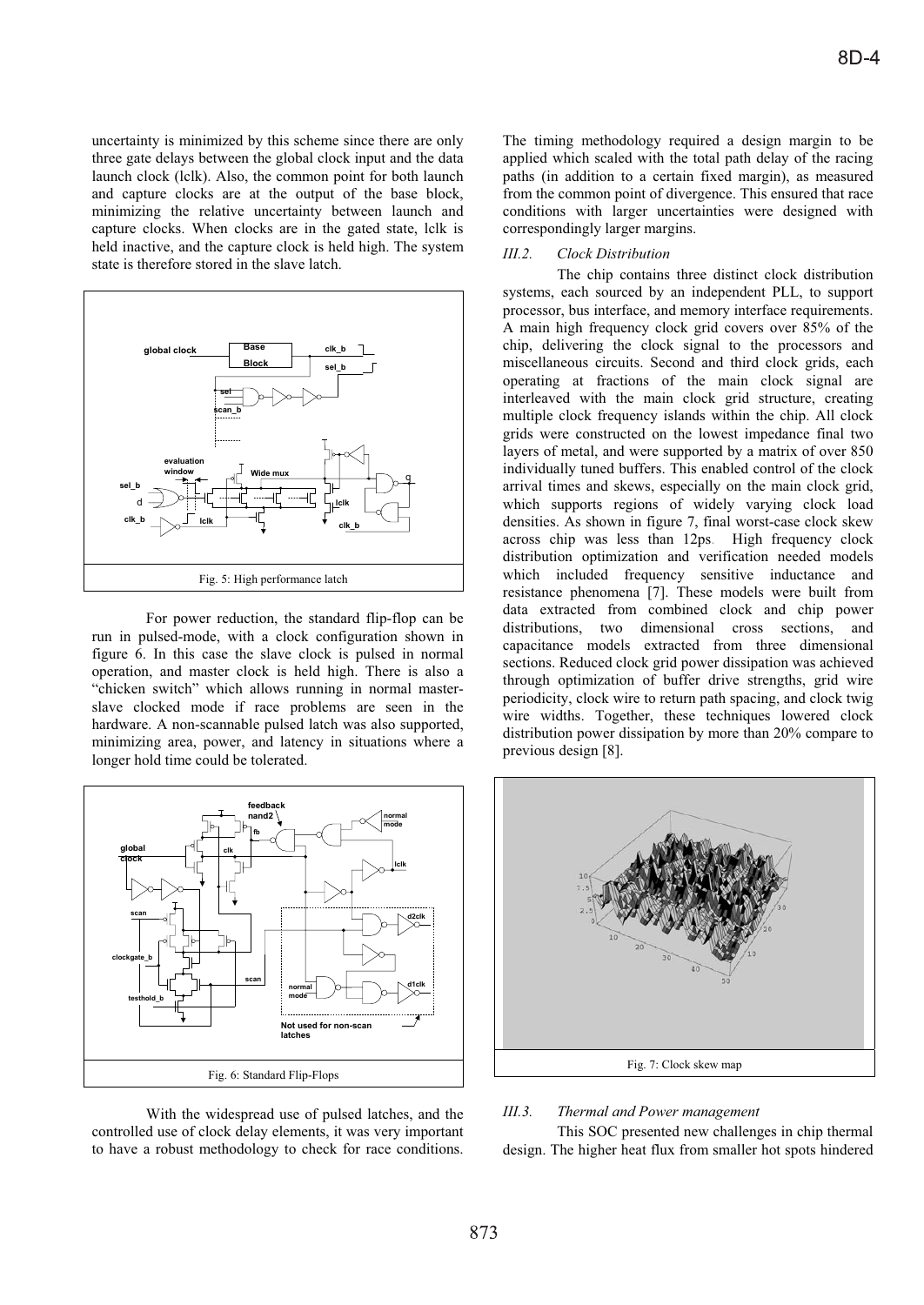spreading of the heat across the silicon substrate [9]. Extensive thermal analysis carried out early in the design cycle ensured that the maximum junction temperature, as well as the average temperature of the die, would end up within design specifications. Various workloads were simulated for each component and power maps were constructed. From these maps, a matrix of small power sources was created, for use with package and heat sink models. Thermal models were then created and used to simulate both steady state and transient thermal behavior. These data were analyzed to improve the design and floor plan of the chip, and also provided feedback for improved thermal sensor design (fig. 8).

Due to local heating caused by individual processing units, sophisticated local thermal sensing strategies and thermal control mechanisms were used to allow an aggressive low cost thermal design. The processor contains a linear sensor and 10 local digital thermal sensors. The linear sensor is essentially a diode connected to two external I/Os, used to measure the die's global temperature and to adjust the system cooling. The digital thermal sensors provide for early warning of any temperature increase and for thermal protection.



# *III.4. Pervasive Design*

The pervasive logic comprises all the function necessary for initialization, clock control, test, performance monitoring, and error checking and reporting. For a complex multi-core processor, the design of the pervasive logic is a key emphasis early in the design cycle. The pervasive function is implemented as a centralized controller and in distributed units across the chip. A Performance Monitor (PFM) is provided to assist with the debug and tuning of software applications, and an on board logic analyzer (LA) assists with hardware debug. Both the PFM and LA are capable of capturing information at speed from all units across the chip. The PFM and LA also provide the capability to view single or multiple units. Extensive debug and control capabilities are provided that can be accessed via an IEEE 1149.1 interface. For manufacturing support, the pervasive unit provides array and logic built in self test (BIST) engines. The ability to scan at speed is provided to assist with detection of AC related faults. Electronic fuses are used extensively for array repair and selected chip personalization.

## *III.5. Physical Design*

Figure 9 shows the die photo with roughly 234M transistors from 17 physical entities, 580K repeaters and 1.4M nets implemented in 90nm SOI technology with 8 levels of copper interconnects and one local interconnect layer.



At the center of the chip is the EIB, composed of four 128-bit data rings plus a 64-bit tag operated at half the processor clock rate. The wires were arranged in groups of four, interleaved with GND and VDD shields twisted at the center to reduce coupling noise on the two unshielded wires. To ensure signal integrity, over 50% of global nets were engineered with 32K repeaters. The SOC uses 2965 C4s with four regions of different row column pitches attached to a low cost organic package. This structure supports 15 separate power domains on the chip, many of which overlap physically on the die. The processor element design, power and clock grids, global routing, and chip assembly support a modular design in a building block like construction.

#### **IV. KEY FEATURES OF DESIGN METHODOLOGY**

# *IV.1. Hierarchical Design and Rule-Based Optimization Methodology*

#### *IV.1.1. Design Environment and Database Structure*

There were many challenges in meeting the defined objectives for setting up the design environment and database system for the first-generation CELL processor project. First, the methodology had to support concurrent design execution of each *partition* (major core of the design such as PPE or SPE); meaning design work had to be done simultaneously and independently by different teams located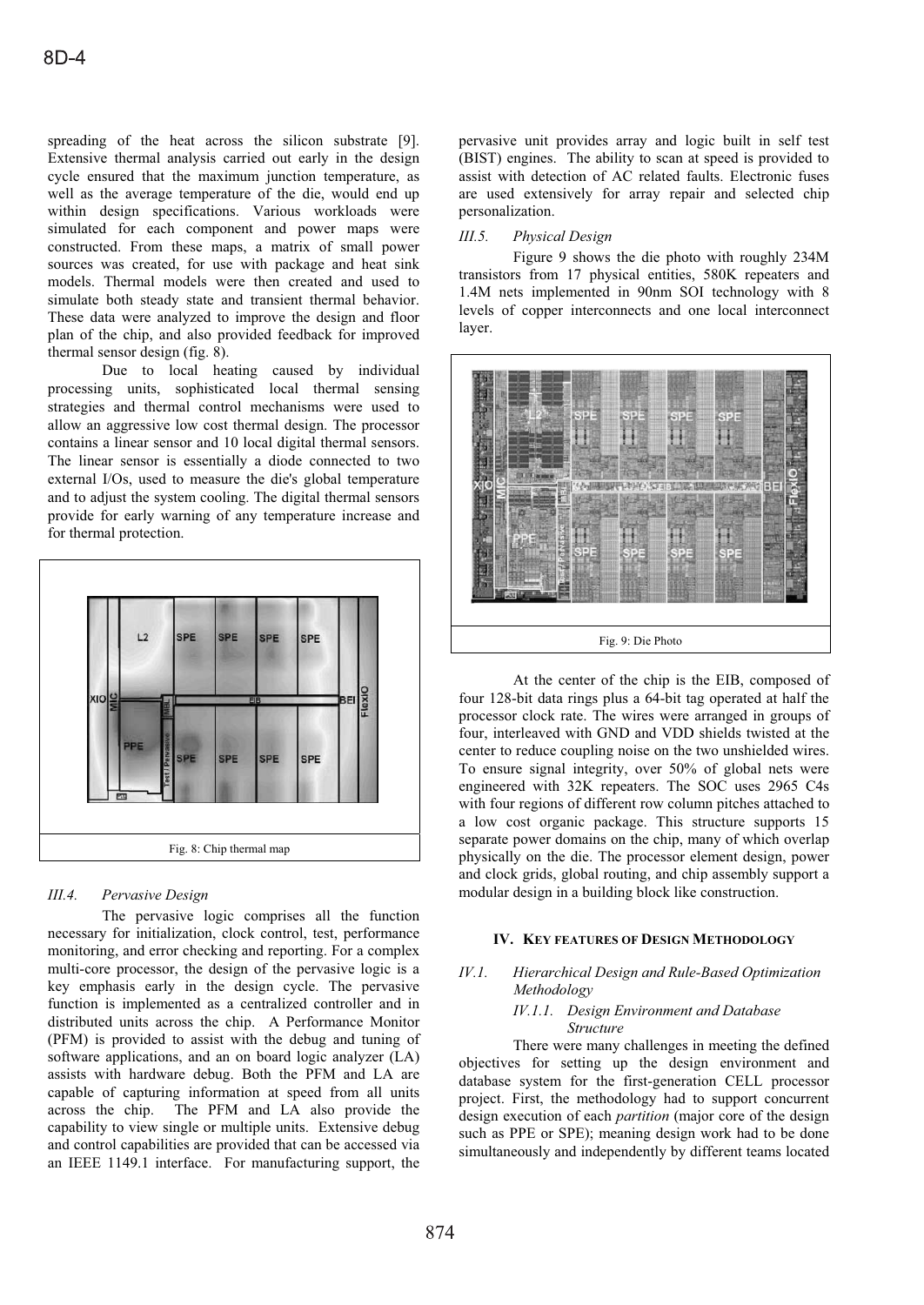in different geographical areas. The existing inherently hierarchical nature of the design was carefully considered when defining the physical partitions in order to minimize the impact of creating discrete physical partitions. Strict *naming convention* schemata were applied to the entire *design hierarchy* to facilitate parallelization and to prevent collisions.

Second, the *database structure* had to support both the hierarchical objective and also multiple design disciplines, namely logic design and verification, physical design and verification, integration, and timing, etc., to allow for efficient schedule interlocking. An AFS network file system was used to allow transparent access to design data by all team members across multiple geographical locations. Additionally, the database structure had to support common design libraries and many "shared" macros used in multiple units or partitions. Any dependency conflicts caused by usage of different levels of these libraries and macros across the design hierarchy were resolvable by *design dependency solution* algorithms, supported by the design environment.

Third, the *design environment* had to fully support the custom processor design methodology by providing tools, processes, and a workspace for every designer. The design environment fills the vital linkage between designers and the supporting database and must do so in a simple and effective way. Design environment initialization was simply done with a single command to set up all required tools and environment variables necessary for design work and the database interface.

## *IV.1.2. Front End Design and Verification Methodology*

The front end logic design is captured in VHDL with all the verification done at the behavioral level. The chip verification uses Top down Specification / Bottom up Implementation strategy. For custom circuits, the schematic netlists and behavioral VHDL are verified for correctness with equivalency checking tools.

The design is divided into partitions, islands, units, and modules. All the verification environments and test coverage needed to create a high quality chip is planned during *High Level Design* phase. The verification process is hierarchical with all the environments and checkers created at lower level being used in the higher level environments. For performance and throughput purposes, there are options to turn off some checkers during run time. The test plan is based on the coverage plan to guarantee 100% coverage with written tests. The coverage is also hierarchical i.e. lower environments designate what portions of the lower level coverage needs to be hot at higher levels. Extra coverage and checkers are also added at higher levels for corner cases.

For a complex and large design such as CELL, a cycle based simulator is used for all the simulation. Both C++ based and Specman languages are support in the verification flow. Apart from the specialized test case generators used in processor core verification; Specman, C++ and Perl test cases are used for the rest of the design. Formal verification is also done at module level at various parts of the chip. Special tools were employed for

Asynchronous clock boundary verification since the simulator used is cycle based.

In addition to functional verification, pervasive design is also verified at various levels. This includes Scan verification, POR verification, Test mode verification, RAS verification, Trace and Debug Bus verification, etc. Hardware based accelerators are also used for software workloads, Boot code, and OS boot verification.

The Grid computing usage for processor design is demonstrated in this project: over 1.5 trillion simulation cycles or about 2 million hours of simulation was completed over multiple Sim farms spanning throughout IBM US & Germany. This is one of the key attribute for over 98% of total logic bugs found, the processor core VHDL model booted Linux, and Chip Bring up exercisers ran in simulation prior to design tape out.

## *IV.1.3. Physical Synthesis*

The increased volume of synthesized logic on the CELL processor requires maximizing the productivity of the random logic macro (RLM) designers. This is accomplished by accelerating timing closure and automating the build process.

The design of RLMs used physical synthesis to accelerate timing closure. Physical footprints were imported into the synthesis tool to allow accurate timing estimations during netlist creation and placement. The placed, optimized netlists were then fed into the physical build process. Early estimated abstracts allowed for synthesis and sizing before final contracts were available from the unit integrator.



The RLM physical build process was streamlined and automated as shown in figure 10. This was accomplished by creating a supervisor program to "drive" over 30 individual design steps from netlist import through final checking. The supervisor script used customizable templates to control the individual tool interfaces, allowing designers an automated solution with the flexibility of a manual build flow. Job management was further improved by the *Report Generation's Tool* (XRG), which generated web based reports that allowed designers to easily identify failed job steps and quickly access log files.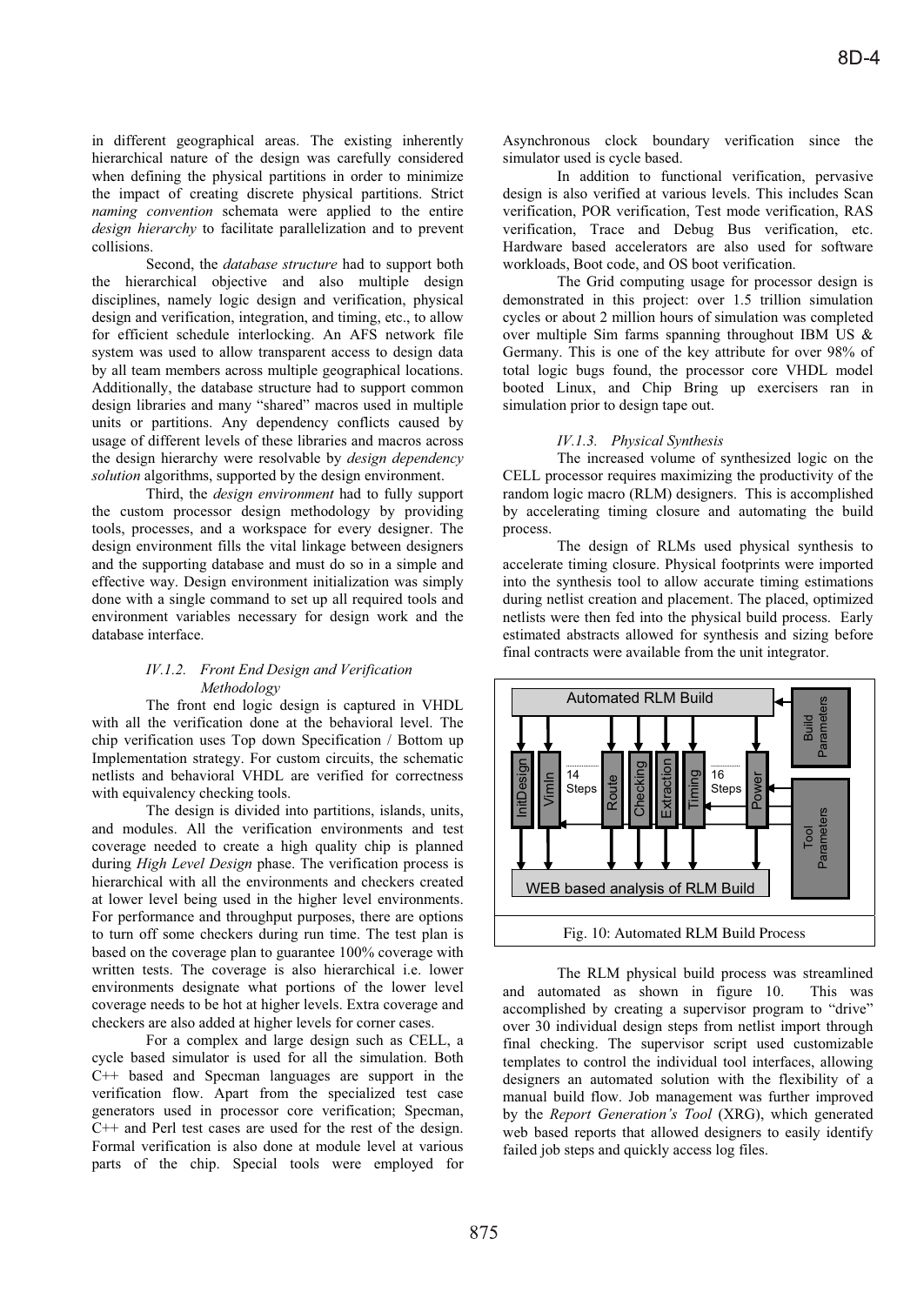To ensure high-availability of the tool set, automated daily regression tests were performed that exercised the build process and evaluated the results. This helped identify problems before they were encountered by designers.

Custom methodology checks were implemented to ensure that RLMs met design specifications before being delivered to unit integrators.

## *IV.1.4. Static Timing Methodology*

To simplify timing closure and reduce runtime, all latches were modeled for the late mode timing run in the nominal process corner as non-transparent to remove timing loops. Custom designers; however, were still able to use cycle stealing techniques with an internally developed algorithm, which allowed the designer to specify the effective cycle boundary point within a given window of transparency. A timing adjust could be applied for all latches connected to a given LCB, allowing for an improved setup time, but delaying the launch of the data out of the L2 latch by a corresponding amount beyond that which the actual non-transparent latch modeling would require. To lower the cost for high-volume production, all Local Clock Buffers (LCB) and latches are designed to support at-speed scan to reduce manufacturing test time. For power management, each LCB included global and local clock gating signals. These signals have to work correctly on a cycle-by-cycle basis to allow switching from scan to functional mode in one clock cycle. At-speed scan operation allows us to time both functional and scan paths in a single timing run without the need to apply different phases to distinguish scan signals from regular ones.

For the early mode timing run in the fast corner, we wanted to ensure enough margins to cover a wide process range window needed for a high-volume product. To achieve this, we used the Linear Combination of Delays (LCD) feature of our Gate-level Static Timer. This feature allows combining different process corners [10]. Usually, the coefficients for the three corners, best, nominal, and worst, add up to be 1, e.g. 15% best, 70% nominal, and 15% worst case. We used a coefficient of 1.27 plus a fixed amount of offset for the worst case calculated timing delays. This allows an increased hold time margin by slowing down the clock propagation.

## *IV.1.5. Chip Integration & Physical Verification Methodology*

The chip integration methodology was created to support parallel, concurrent design at high clock frequencies. Multiple levels of hierarchies were used to manage the design problem and enable concurrency. The high level design process consisted of top-down constraint setting which lead to the division of the design into functional islands and units. The constraints became a design budget for each floorplannable object. Those budgets dictated the size, aspect ratio, rectilinear outline, pin locations, and routing layers used for each object. The implementation process fulfilled the constraints passed down the hierarchy.

The integration methodology was tightly woven

with timing throughout the design process. Very early in the Floorplanning process, timing shells represented each object in the hierarchy. These shells enable early timing feedback to drive partitioning, pipelining, and buffering decisions from the outset. As the data evolved through the design process, shell timing rules and Steiner estimates became schematic based timing rules with 2-D extracted parasitic and finally fully extracted timing rules and 3-D extracted routing parasitic. Buffering of signals is performed by an internally developed algorithm. Unit floorplans are filled with 4, 8, 16, or 32 bit buffer packs with all bits initially unused. A process based on Dijkstra's Algorithm finds the shortest path from source to sinks across available buffer packs. Routing was performed using a gridded router and 13 distinct non-default routing rules. Timing estimations that used particular non-default rules carried directly into the routing process, insuring that actual routes would mirror the estimation.

Later in the design cycle, each partition would analyze and correct coupled noise events predicted on closely routed nets. Noisy nets were fixed either through rerouting or by buffering. Electro-migration and missing via analysis on the power bus was also performed to insure that the power distribution met design requirements.

Physical verification of all Floorplan blocks consisted mainly of LVS, DRC, methodology checks, and formal Netlist verification. All physical verification is done with cover cells that represent fixed obstructions pushed down from the parent or the routing contract. Checking with these views insures that the object will not create a conflict when stitched into each level of hierarchy. Special methodology checks enforce specific design requirements beyond traditional design rules. This would include checks for pin accessibility, design shapes properly within the boundary, and power pins on proper pitch, among others. The formal verification process insured that the final, buffered Netlist was Boolean equivalent to the original vhdl description.

# *IV.2. Transistor Level Analysis*

# *IV.2.1. Circuit & Array Methodology for an 11FO4 Design*

For an 11FO4 design within an air-cooled power envelop, special emphasis was placed on power distribution, power consumption, clock distribution, signal distribution, variation due to hot spots, and inductance effects. Furthermore the chip team also had to plan for multiple clock domains, cross chip variations in delay, leakage, intrachip interconnections, and array bit cell stability early in the design cycle. Strict design guidelines in layout and circuit topology were enforced to minimize design variations.

 A major focus of the circuit methodology is on array design since memory arrays occupy an increasingly larger share of chip area and it is where more aggressive design techniques are used to ensure performance. There are three major challenges for array design at low voltage levels: stable cell operation (for functionality), leakage current reduction (for low power), and management of speed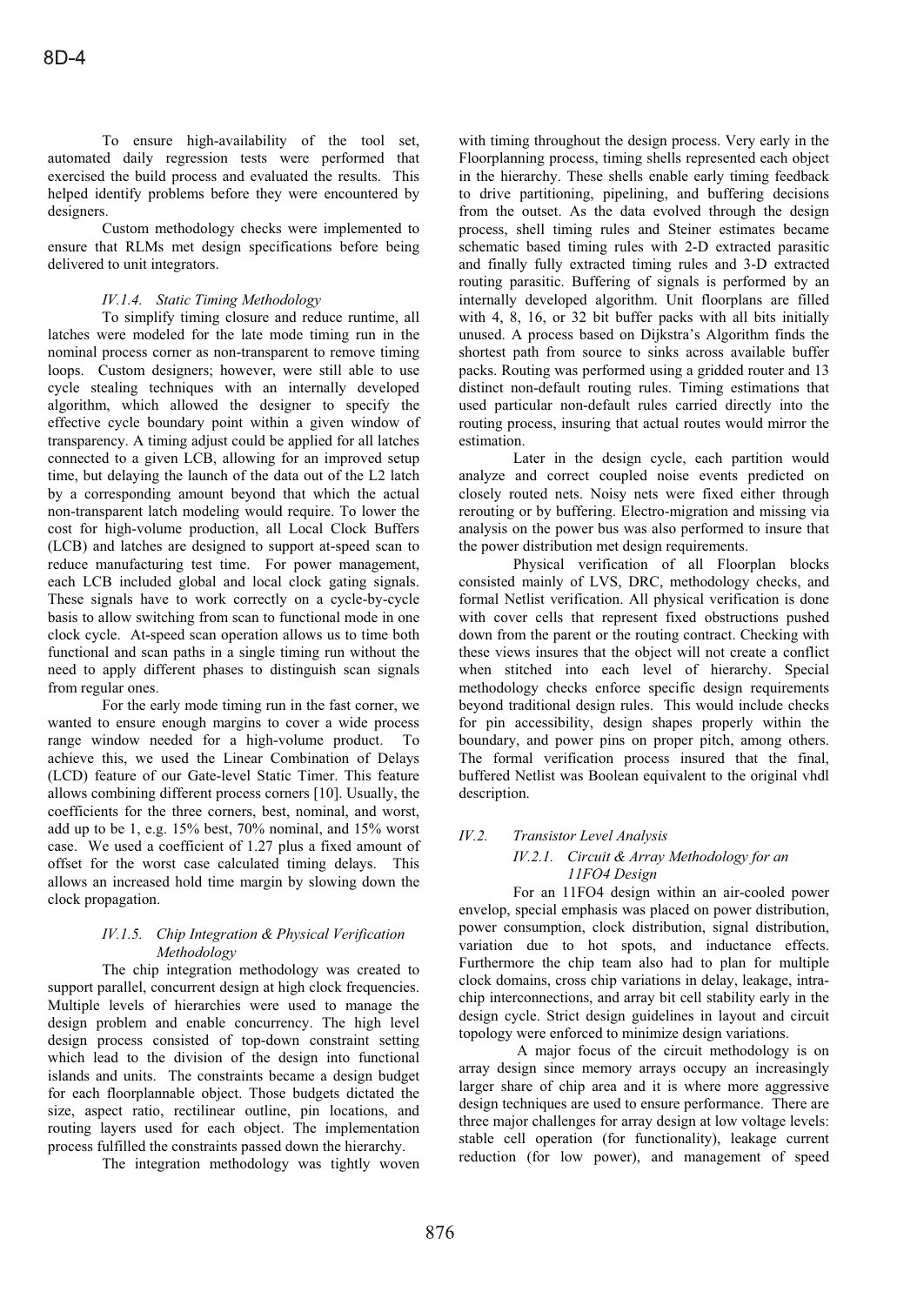variations (for yield).

A critical part of the circuit/array methodology is a detailed statistical analysis of cell stability, leakage, and yield in the early design phase. This analysis will determine the optimal cell size for a given technology to achieve stability, power, and yield goals while reducing chip area. The analysis also helps guide the design team and the manufacturing team to decide on the device menu for the technology. A sample result of the statistical analysis is shown in Figure 11 below. This figure plots the failures of the cells at various voltage levels for the peripheral logic circuit (Vdd1) and the core cells (Vdd2). Note that as the design enters the sub-1V operating voltage range, it may be necessary to have a separate supply for the array core cells. This design decision will have significant impact across the whole methodology. Chip planning/integration, packaging, libraries, and tools will have to be adapted to support multiple supply domains.



Transistor level analysis also plays an important role in the array verification methodology. For arrays, the high level design begins will the RTL and the implementation begins with the schematic design. There will be long lead time before layout is completed. So it is very important to have a methodology to provide accurate parasitic and interconnect models at the schematic level. The design methodology allows for a structured early floorplanning with accurate wire load models or Steiner based routing approximation to provide sufficient accuracy for schematic transistor level analysis. Logic extraction from array schematic is performed to build the test model, except for the array core which is synthesized from the high level RTL to reduce the model size. Then symbolic switch level simulation is run on the schematic and verified against the RTL as well as the test model. ATPG and marching patterns are also run on the array schematic using fast circuit simulator to verify the test patterns against the schematic.

#### *IV.2.2. Transistor Level Timing*

Static transistor level timing (TLT) was an integral part of the design methodology, with all custom macros, arrays, and even standard cell-based RLMs running through the tool, thereby providing comprehensive and consistent timing analysis and models. To meet aggressive frequency goals while satisfying area and power constraints, designers need to be able to quickly determine critical paths and delays in a circuit. Static timing at the transistor level using TLT helped achieve these goals [11]. The TLT team for the CELL project has improved the existing transistor-level timing methodology [12] in these four areas: improved timing margin calculation [13], local latch transparency modeling [14], pulse waveform timing in TLT templates [15], and improved method of timing model abstraction for simultaneously switching signals [16].

TLT is a transistor-level static timing tool that extends the capabilities of a Gate Level Static Timer to the transistor level. These extensions include a state analysis engine that is used to understand the timing behavior of groups of transistors and build timing models for them, and a fast circuit simulator [17] that is used for calculating propagation delays/waveforms through these transistor groups.

TLT uses piecewise-linear waveforms (rather than ramps) for timing accuracy and a modified version of AWE/RICE [18, 19] to propagate these waveforms through RC interconnect. TLT runs on flattened netlists from either schematics or extracted physical data. In addition to generating transistor level timing reports, it compiles a timing model or rule that is used for static timing at higher levels of the design hierarchy.

## *IV.2.3. Modularity and Integration of Black Box IP*

The architectural modularity of the CELL processor also proj ects into the physical domain, where all 8 SPEs are instantiations of a single SPE design partition. To make this work correctly, the interaction between the local SPE layout and the global physical design structures had to be identical at all 8 locations where each SPE is instantiated. The C4 footprint, power busses, clock sector buffers, pervasive elements, and EIB components all had to be designed upfront to fit into this scheme in a modular way. The other extreme was taken with the integration of the high-speed IO and Memory interfaces on the left and right side of CELL [20]. These partitions were designed by a 3rd party vendor as "black box" IP, and used all layout resources from the silicon up to the C4 pins over their area. The only interaction with the core/chip happened at the boundary where predetermined power and signal pins were provided to cross the interface.

## **V. CONCLUSION**

In conclusion, special circuit techniques, rules for modulari ty and reuse, customized clocking structures, and unique power and thermal management concepts were applied to optimize the design [21]. Correct operation has been observed in the lab on first pass silicon at frequencies well over 4GHz as shown in figure 12.